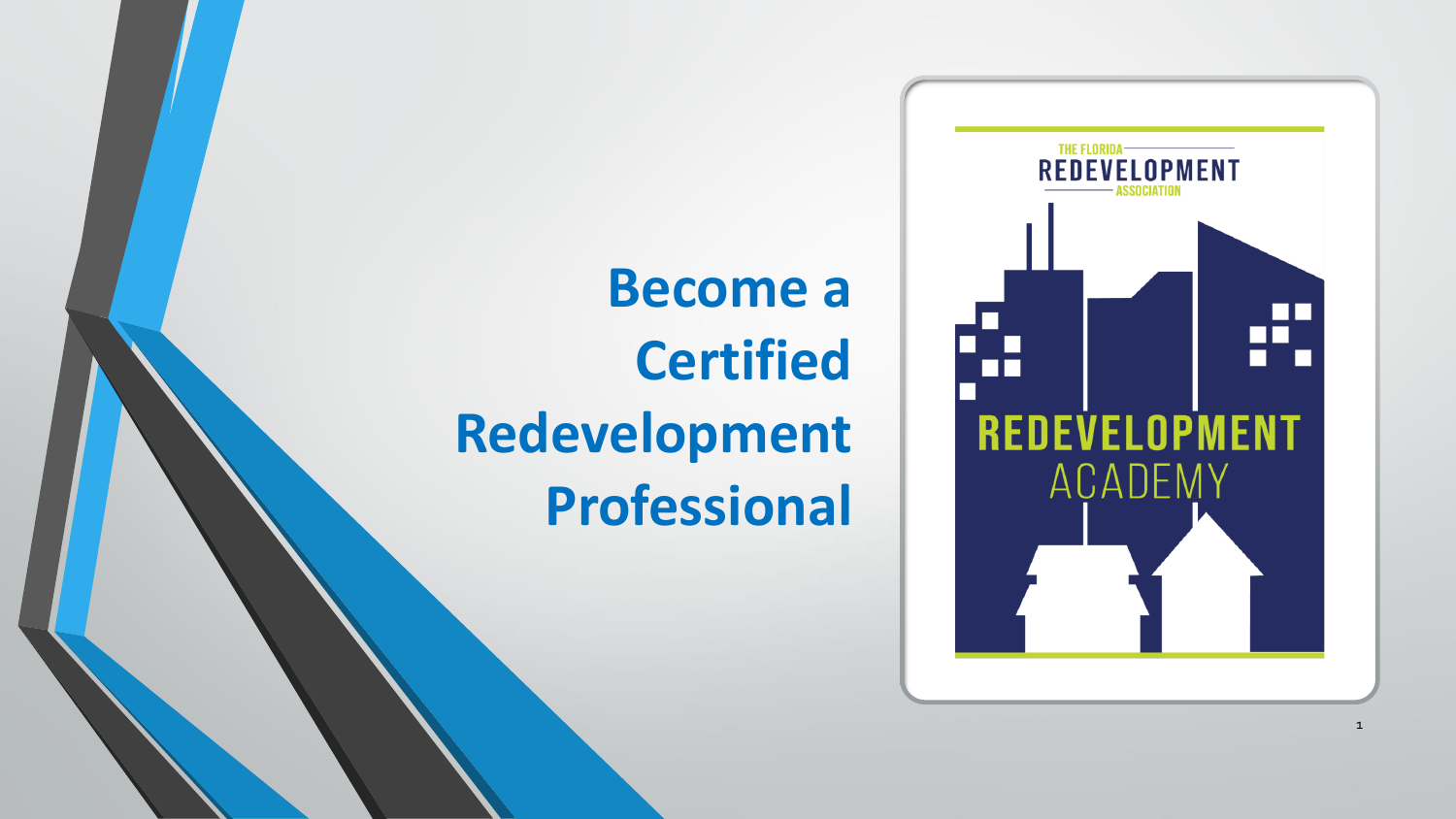#### **History**

The FRA Board saw a need for a quality and unique training program in 2008. Education for practitioners of all types of stakeholders in the redevelopment sphere is available through courses for CRA staff, Board members, and professionals who provide services to CRAs. That initial concept has developed into the training provided through the Academy.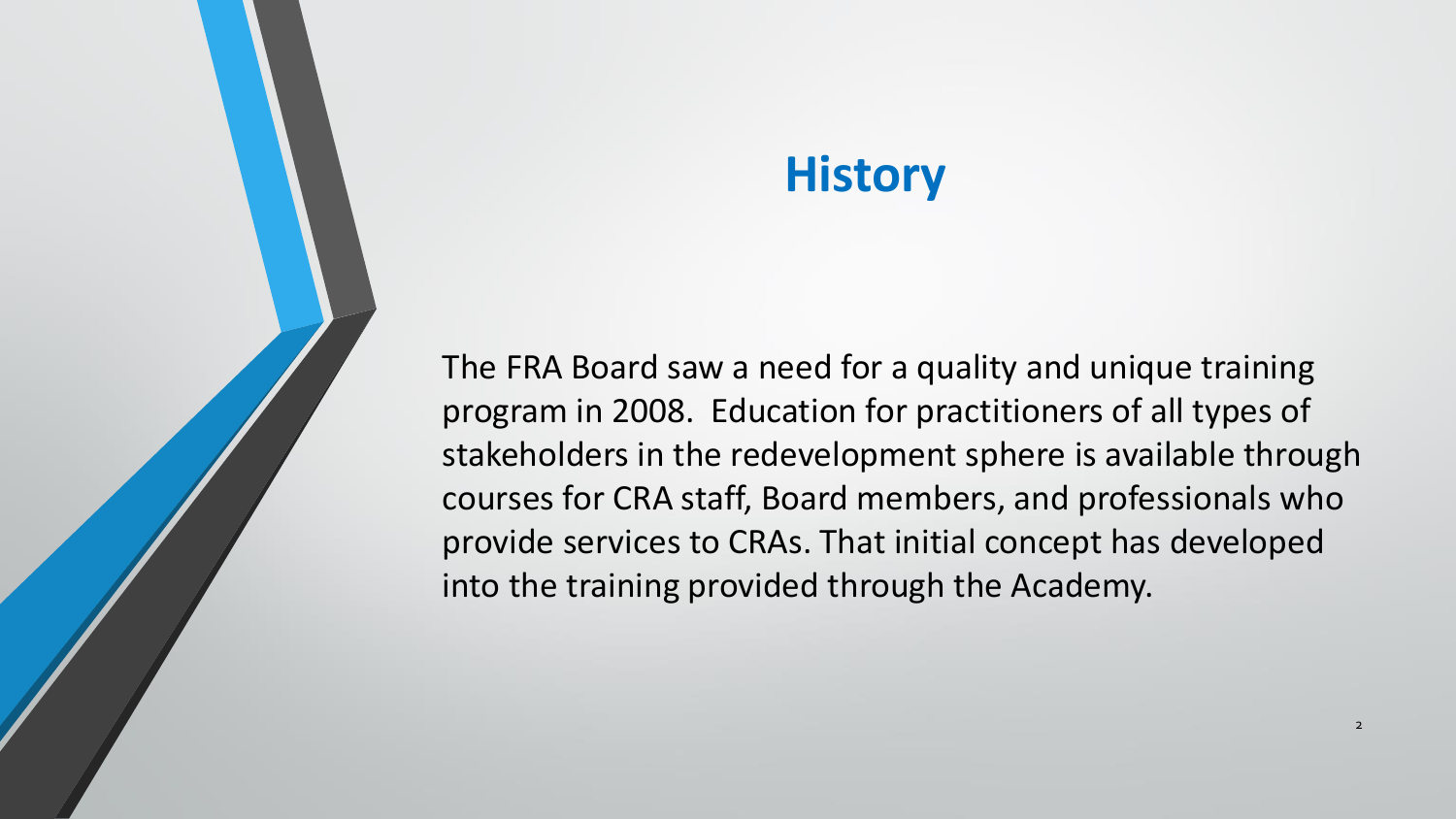#### **What is the Redevelopment Academy?**

- One day training courses with a test (auditing allowed)
- Available to anyone
- The program provides professional development
- **E** Six courses, three core topics
- Two categories of designation:
	- ✓ FRA-Redevelopment Administrator
	- ✓ FRA-Redevelopment Professional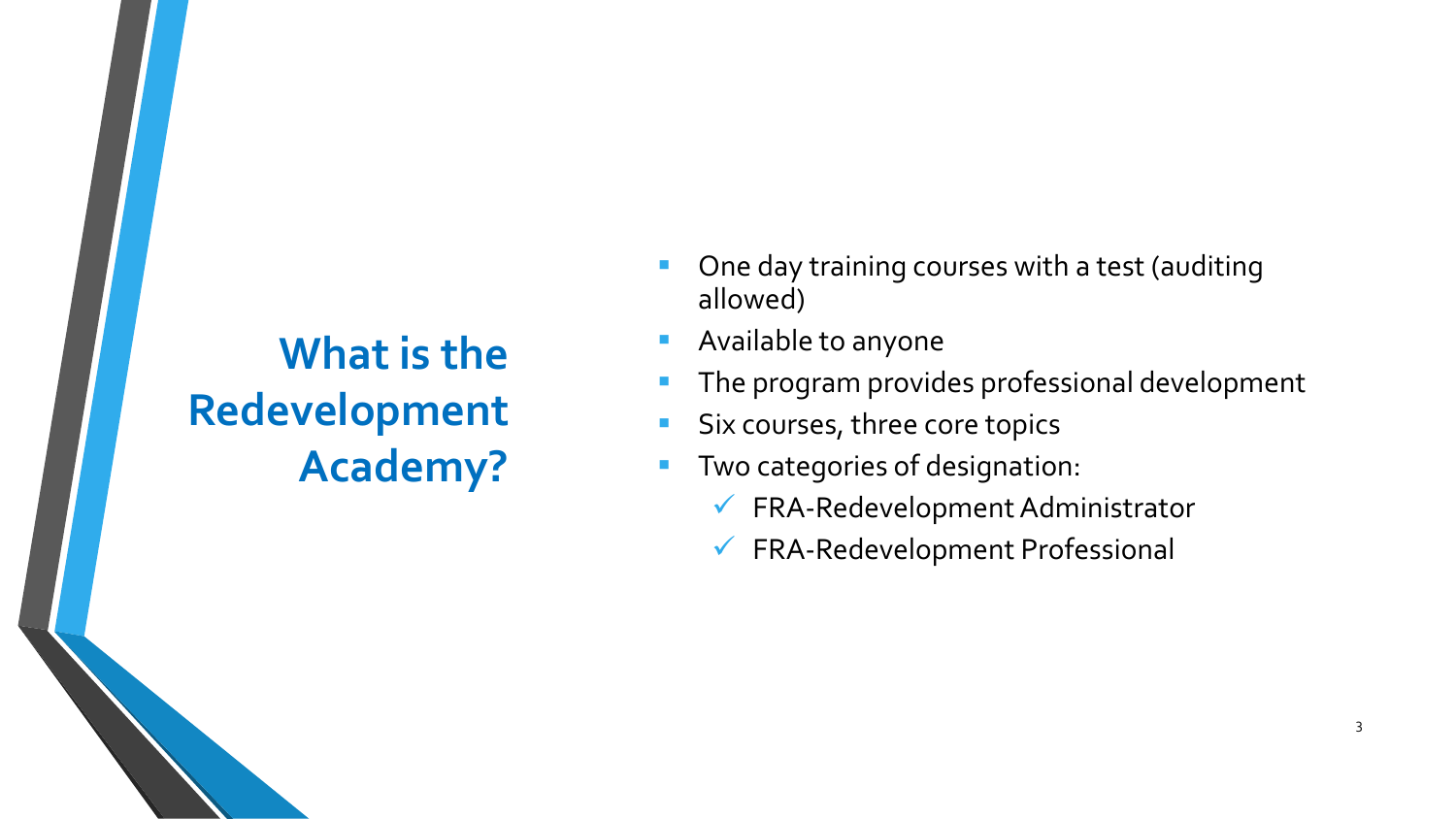**Q: Who is eligible to take the courses?**

**A: Anyone**

- **Q: Who is eligible to receive a designation?**
	- **A: You must be a current member of the FRA.**

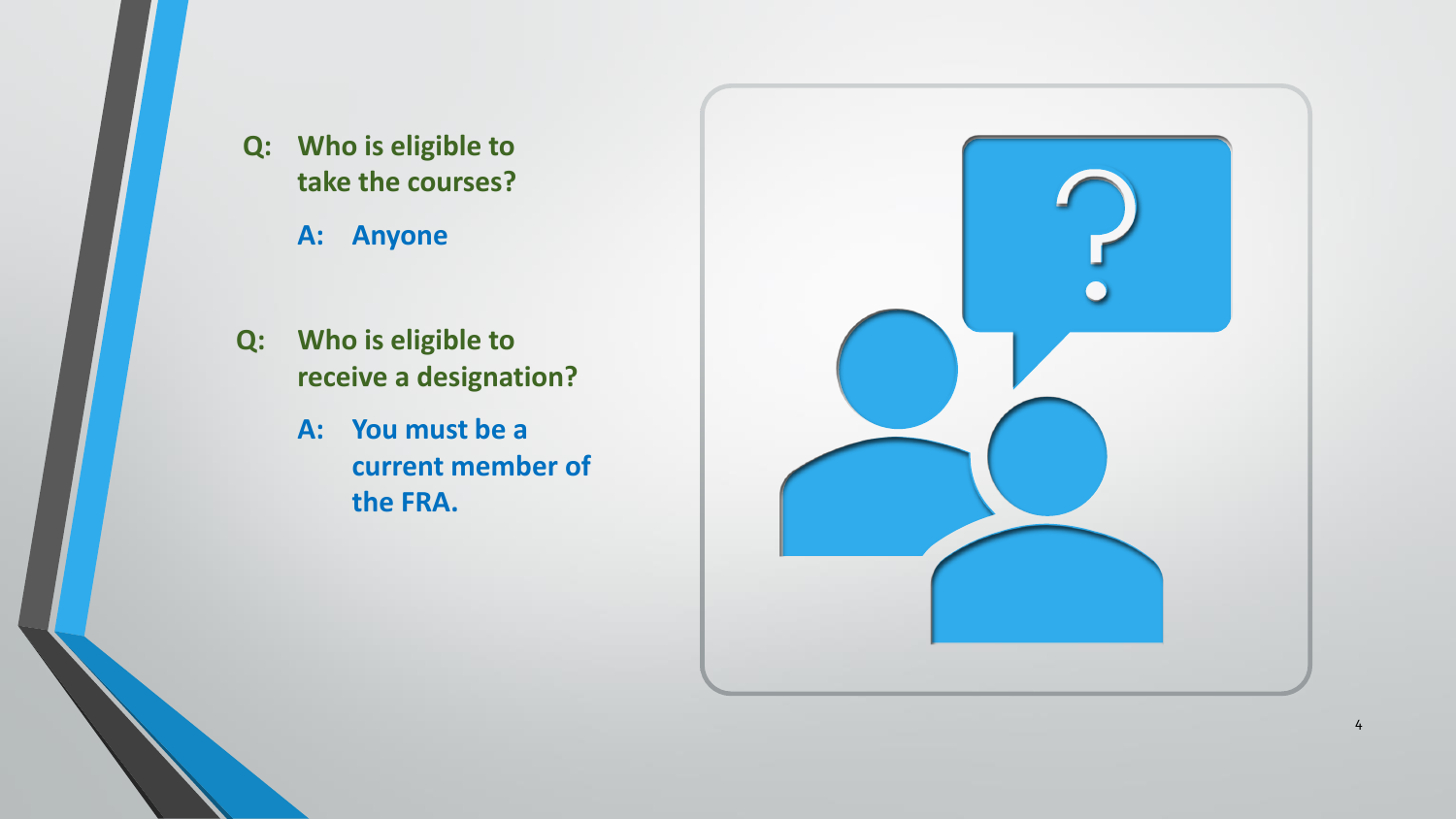#### **What Courses Are Available?**

- CRA 101 (Core)
- Budgeting, Funding, and Reporting (Core)
- Operations and Capacity Building (Core)
- **Creating & Using Redevelopment Incentives**
- Capital Project Management
- Housing as a Redevelopment Tool
- Infrastructure 1 Above Ground
- Planning Strategically for Redevelopment
- Redevelopment Program Management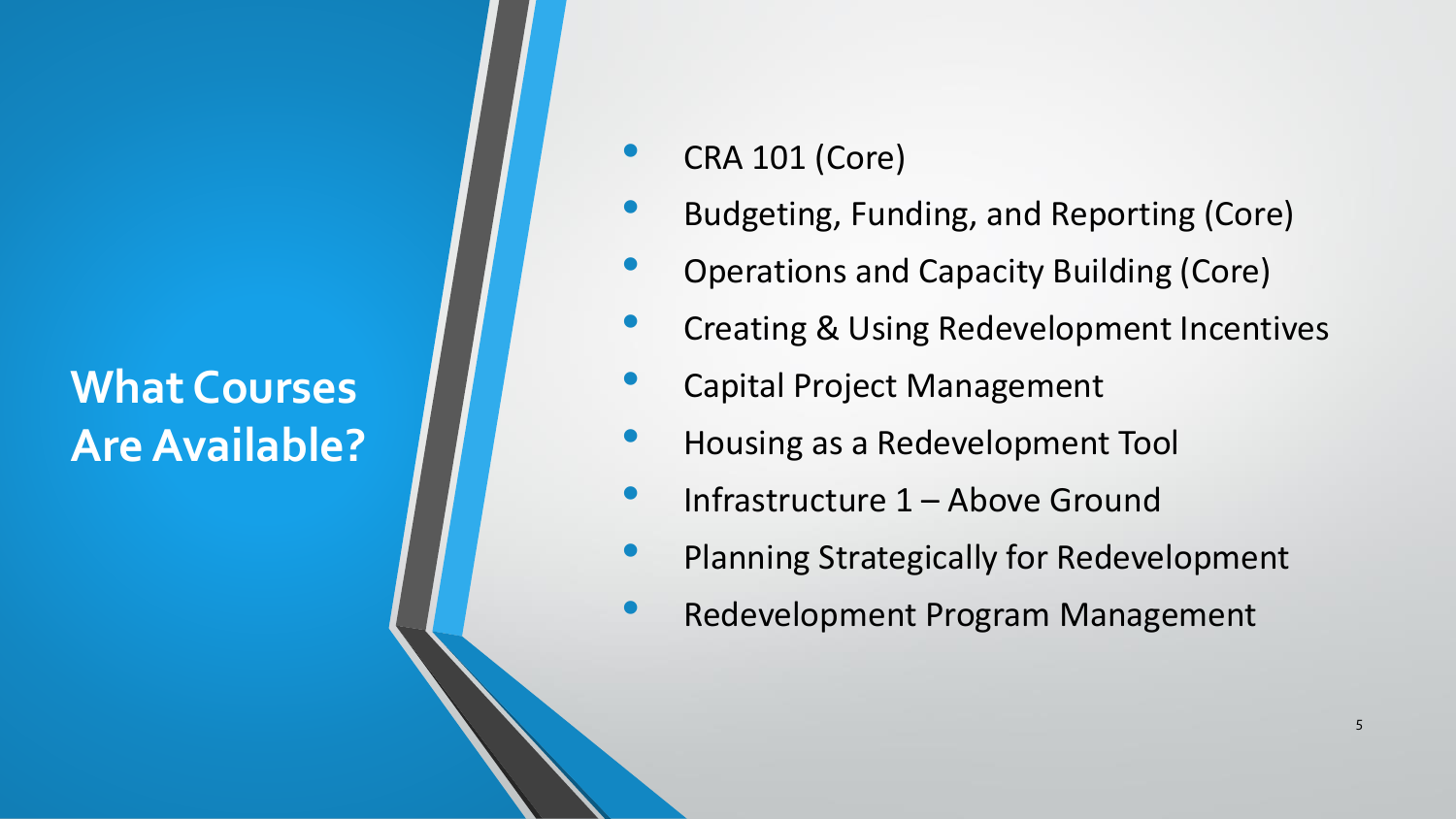#### **CRA 101**

- History of Redevelopment (Main Street, DDAs, CRAs)
- Main Street Designation (Process, Criteria, Funding)
- Creating and Managing a CRA
- Chapter 163, process to establish, authorities
- CRA Plan contents, modifications, eligible expenditures
- Governance types, powers, bond issuance, staffing, legal council, working with City/County departments
- State Statutory Requirements (Sunshine, Ethics, Reporting, Annual Reports, Public Records)
- Redevelopment Organizations as Resources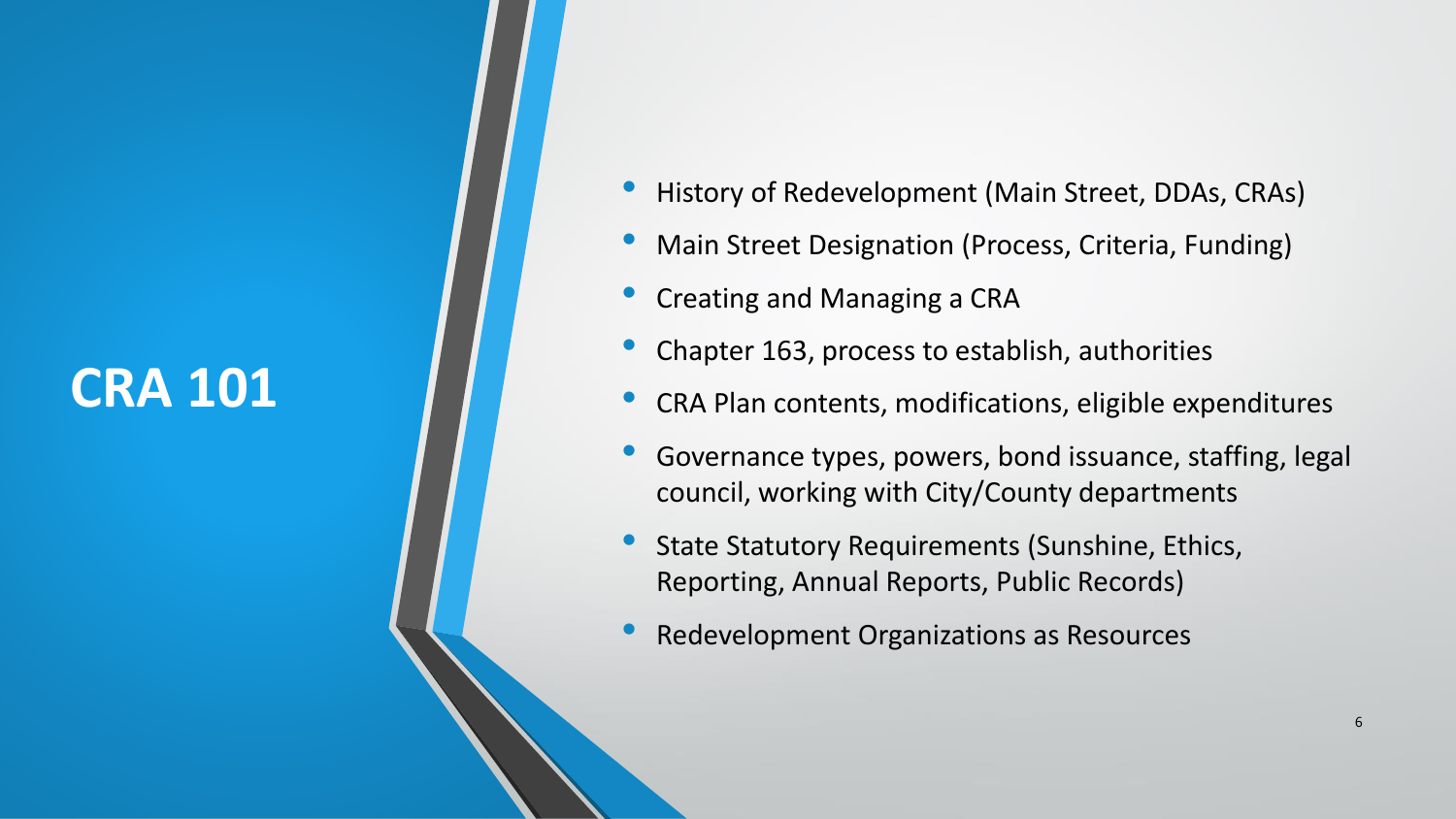# **Operations & Capacity Building**

Florida Local Gov't 101 (Types and forms, Charters, Home rule)

CRA governance (Boards, Roles, Relationships)

Capacity and Resources (Leadership, Leveraging resources, Eligible projects, Budgets)

Strategic Planning (Basics, Success and failures, Benefits)

Grants & Contract types

Finding Federal Funding

Program Evaluation and Performance Measurement (Types and uses, Dashboards)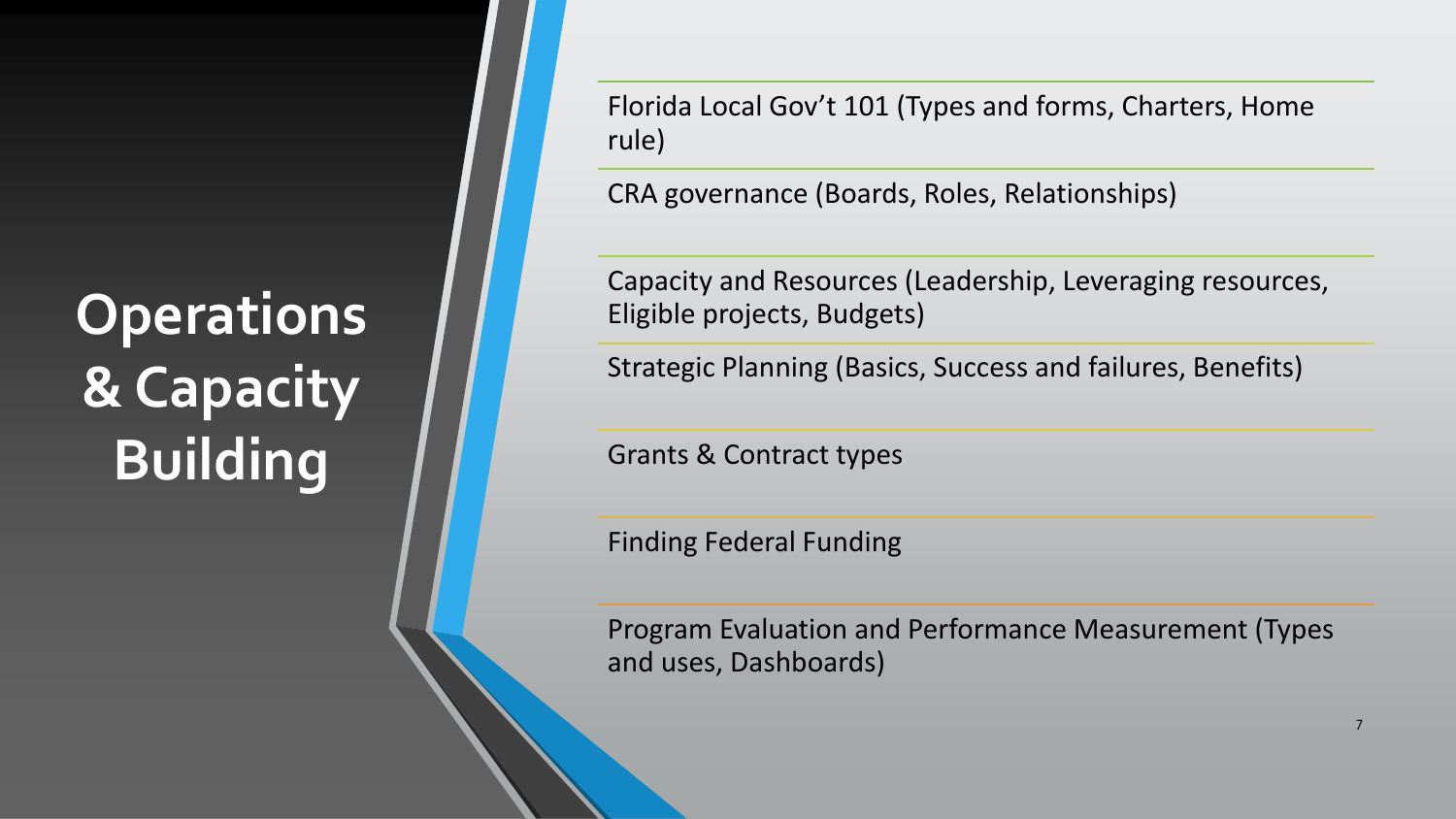# **Budgeting, Funding & Reporting**

Budgeting Theory and Principles (Revenues, Best Practices, Types)

Increment Revenue Financing

Grants and Outside Resources (CDBG, HOME, SHIP, Ezones, non-profits)

Cost Sharing

Developer Extractions (Impacts, Infrastructure, Payment in lieu of taxes)

Public Private Partnerships

CRA Record Management/ Reporting Requirements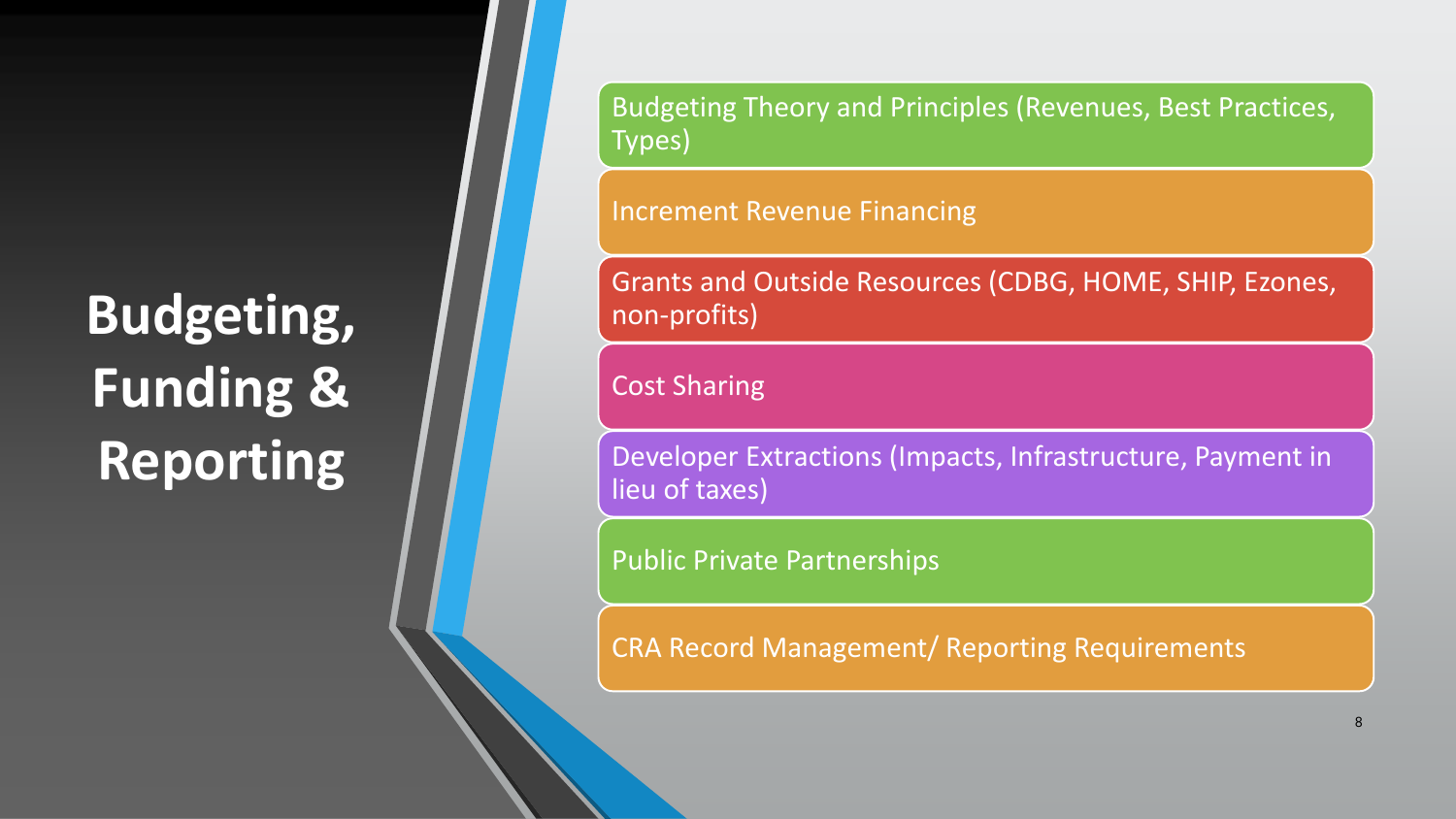### **Creating & Using Redevelopment Incentives**

| <b>Chapter 163 Incentives</b>                                                    | Redevelopment<br>Finance (Debt, Equity,<br>Liquidity) | Risk vs. Benefit<br>(Understanding risk,<br>Phasing incentives,<br>Performance based) |
|----------------------------------------------------------------------------------|-------------------------------------------------------|---------------------------------------------------------------------------------------|
| <b>Types of Incentives</b><br>(Admin, Financial,<br>Planning/Land,<br>Marketing) | <b>Targeting Incentives</b><br>(Types, Goals)         | <b>Establishing Policies</b>                                                          |
| <b>Timing of Incentives</b>                                                      | <b>Calculating ROI</b>                                | Written<br>Agreements/Contracts<br>(Purpose, Protection,<br>Evaluation)               |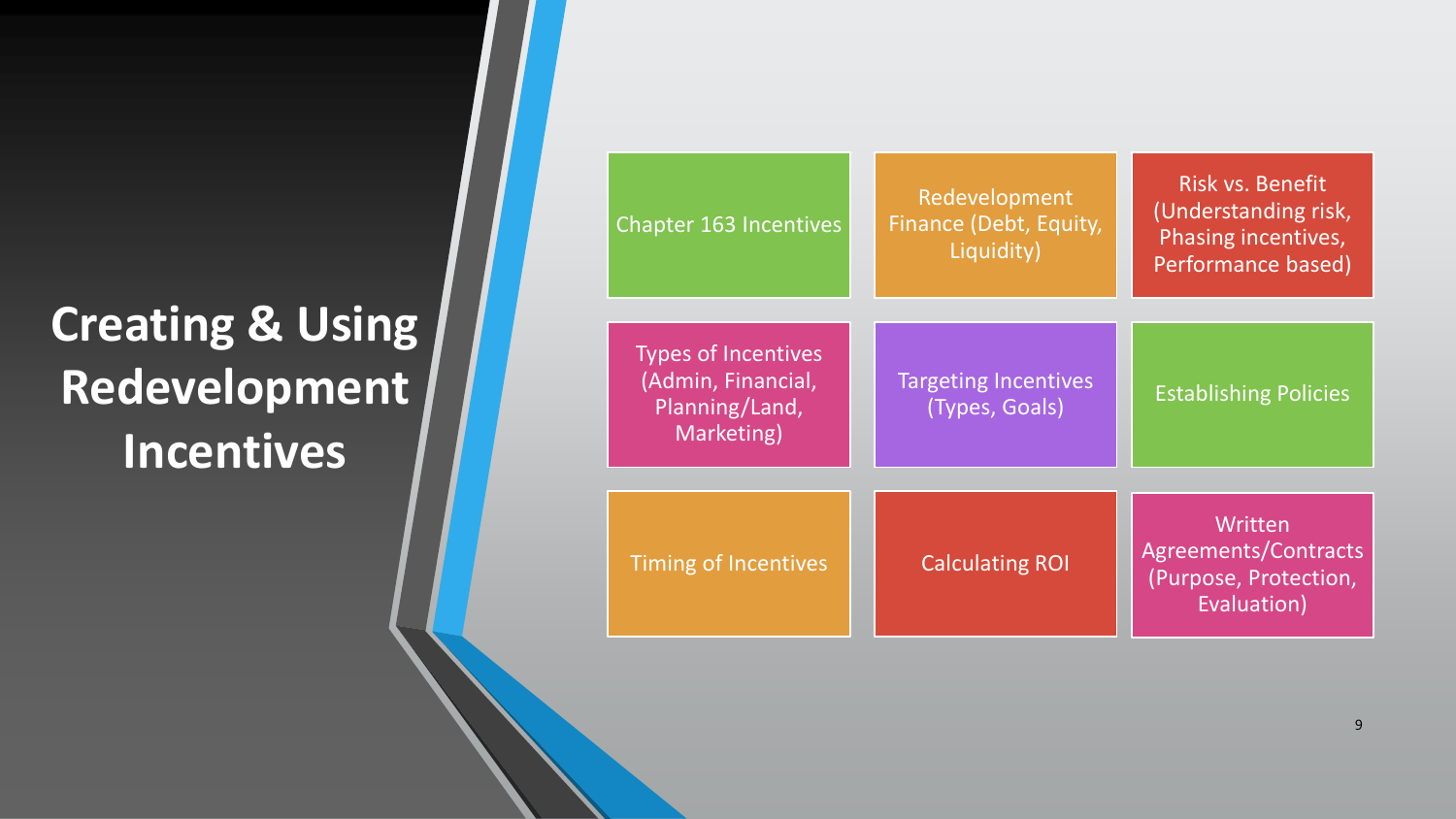### **Capital Project Management**

- Planning the Project (Selecting, Building Consensus, Build vs. Buy)
- Organizing the Project (Design, Procurement, Consultants, Vendors, Compliance based on fund source)
- Implementing the Project (Contract execution, Build Process)
- Closing the Project (Documentation, Audit, Records, Final Report)
- Typical CRA Capital Projects (Infrastructure, mini grants, landscaping, streetscapes, loans, land acquisition)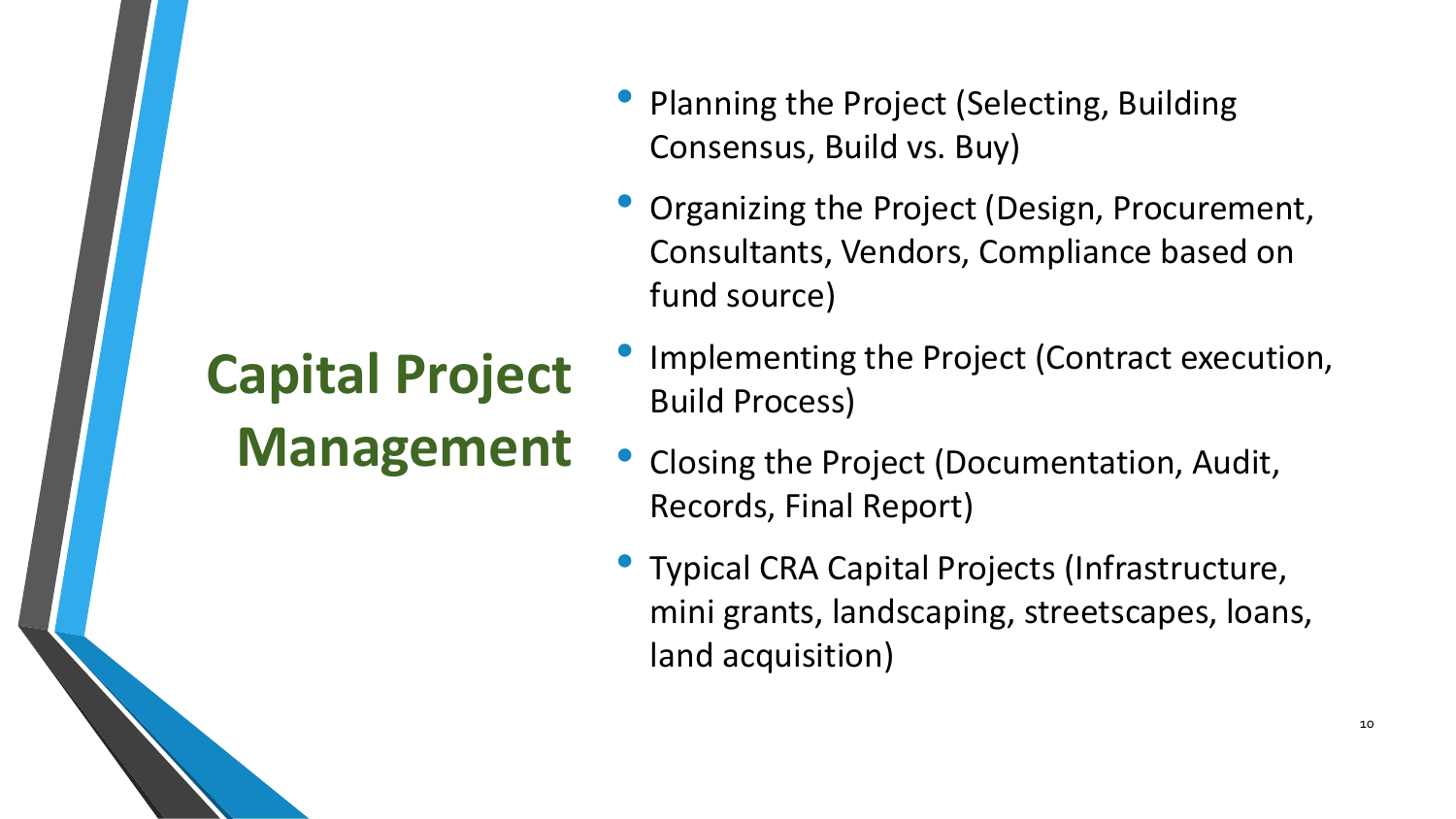### **Housing as a Redevelopment Tool**

- Defining the role of Housing in CRAs
- Needs and Market Demand
- Planning and Coordination for Affordable and Workforce Housing
- Working with Affordable, Workforce and Market-Rate Housing Developers
- Housing Program Basics
- Housing Rehabilitation Process
- Demolition of Dilapidated Housing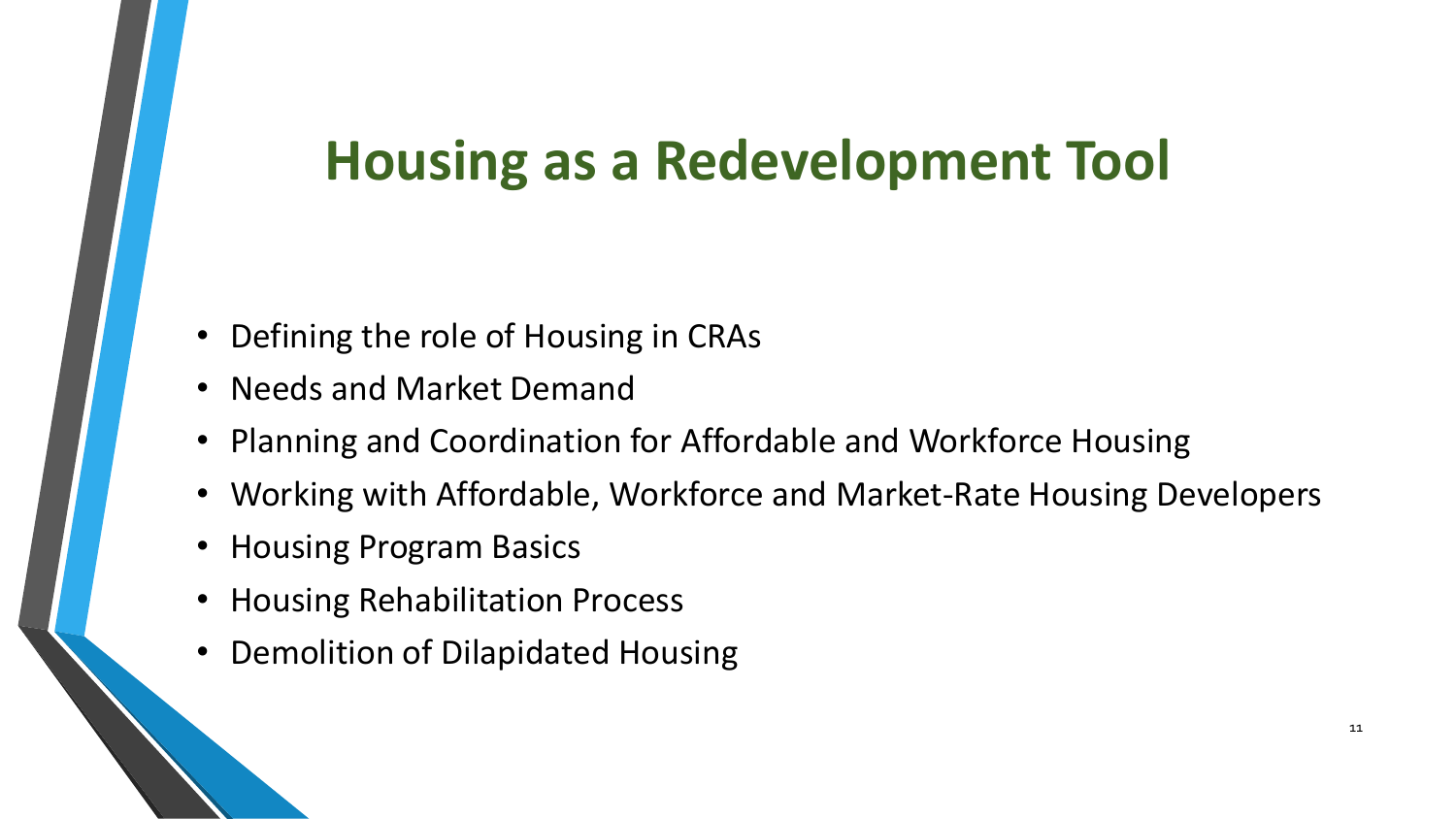### **Courses Under Discussion**

- **Marketing and Promotion**
- CRAs for City and CRA Attorneys
- CRAs for Elected Officials, Boards and Advisory Boards
- Public Outreach and Communications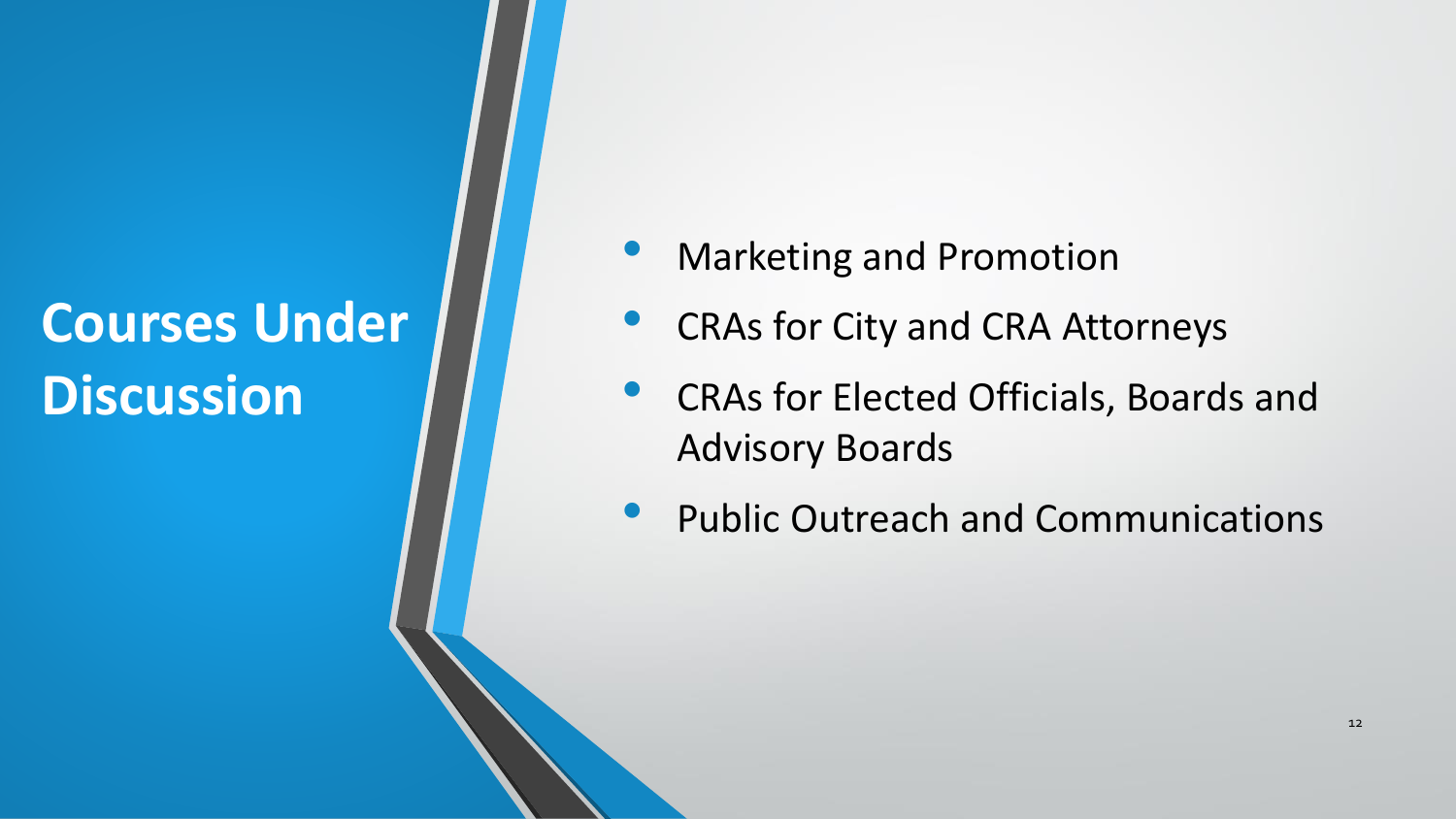### **How Do I Attend?**

Academy training is provided in several central locations through out the year. CRA 101, the introductory class, is usually held the day before the FRA Annual Conference. On occasion another course is held the last day of the annual conference, on a rotating basis. During the year, we try to offer all the courses at least once.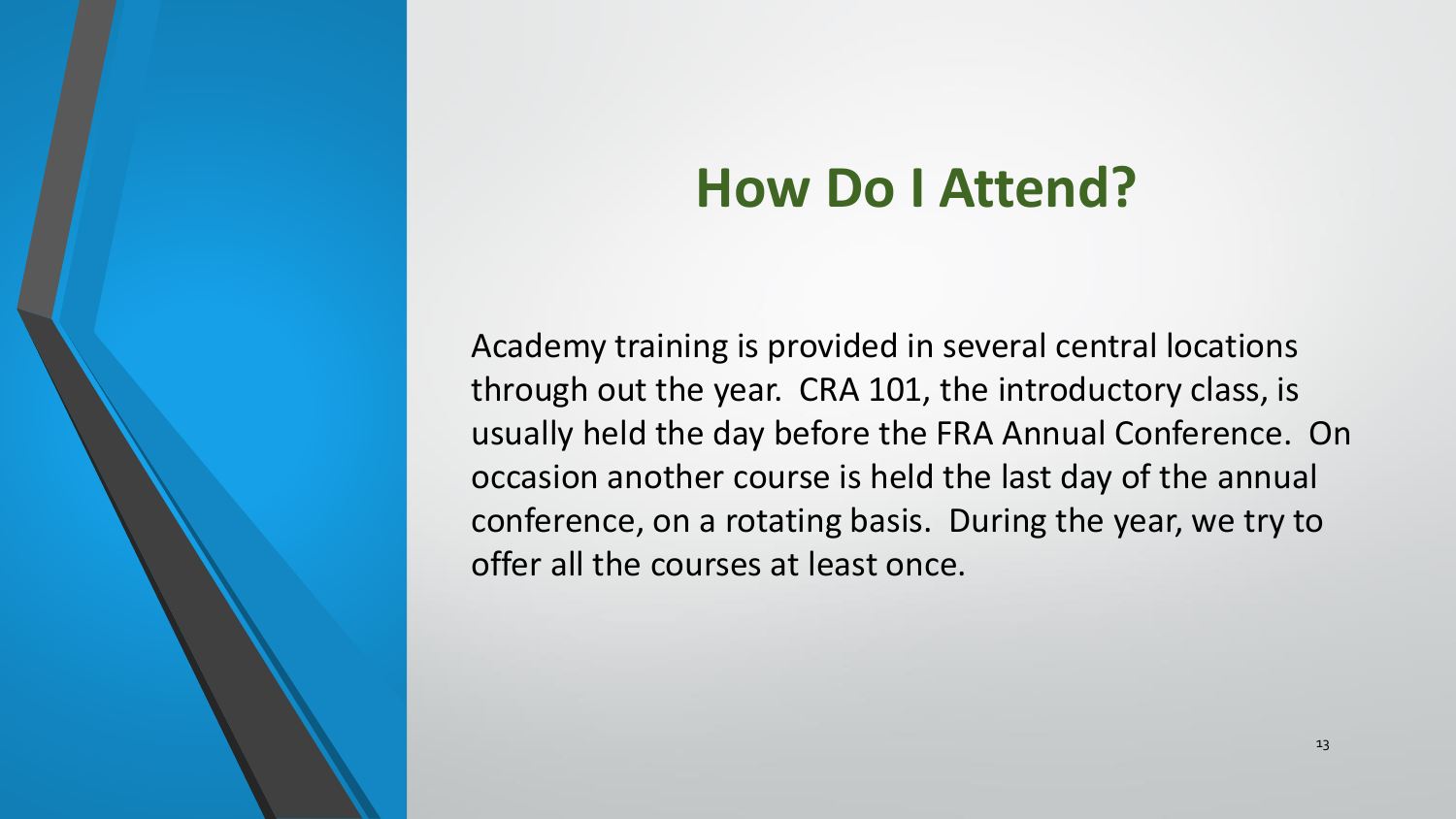## **Redevelopment Administrator (FRA-RA) Designation**

The **FRA-RA** would be someone who works in a CRA every day and meets the criteria for educational and experience requirements.

The criteria is outlined in the "General Academy Application" which is posted online at [www.redevelopment.net](http://www.redevelopment.net/) under the Academy page link.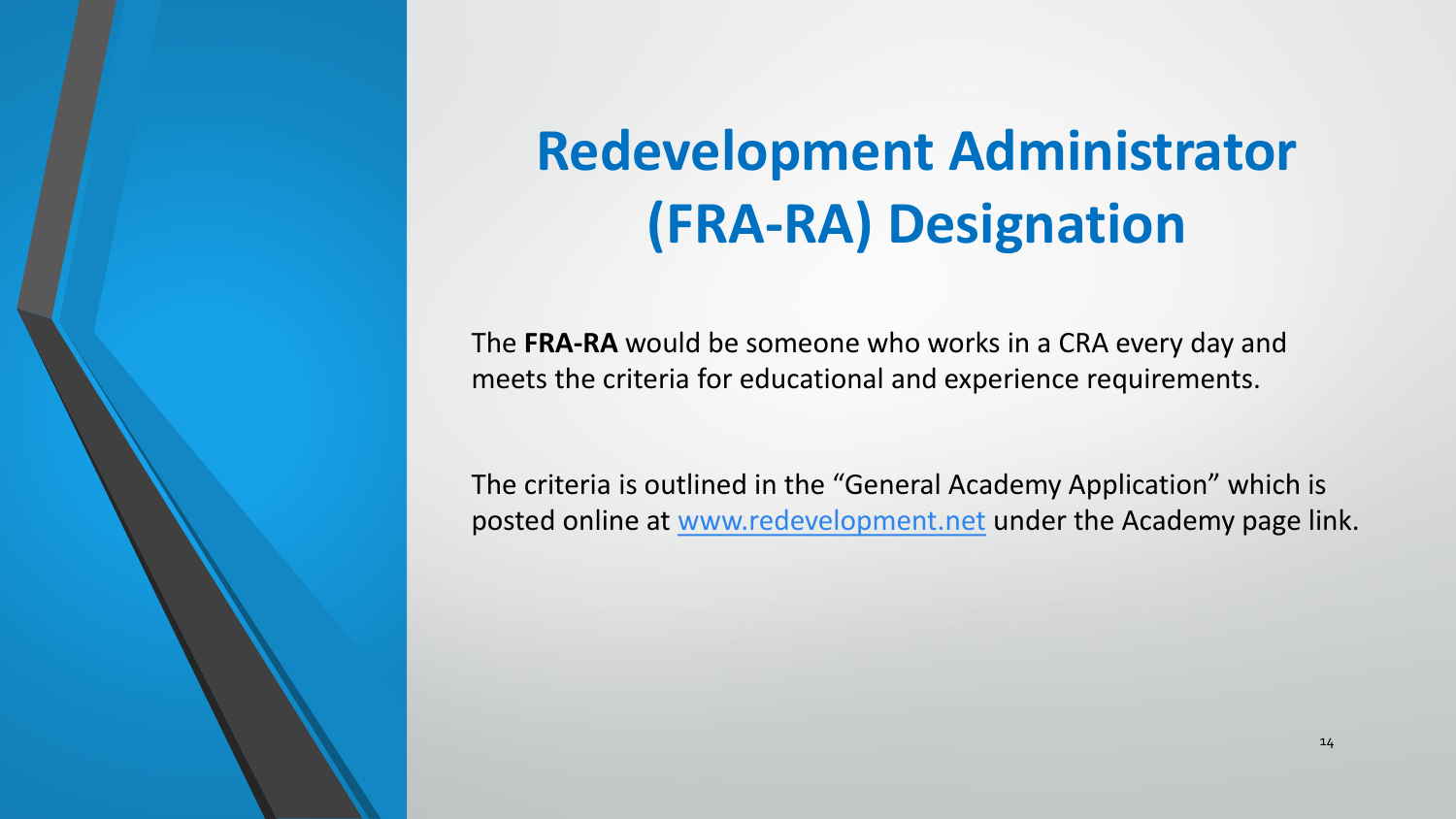# **Redevelopment Professional (FRA-RP) Designation**

An **FRA - RP** would be someone who is not involved in the direct administration of the CRA on a regular basis. Professionals who provide services to CRA's (e.g. architects, engineers, contractors, planners, and vendors) are eligible to receive this designation. This FRA-RP is also available for elected officials, CRA Board members, government employees, and others who are involved in redevelopment, but do not currently meet the criteria for the FRA-RA. Once an individual meets the criteria, they can apply to switch to the other designation.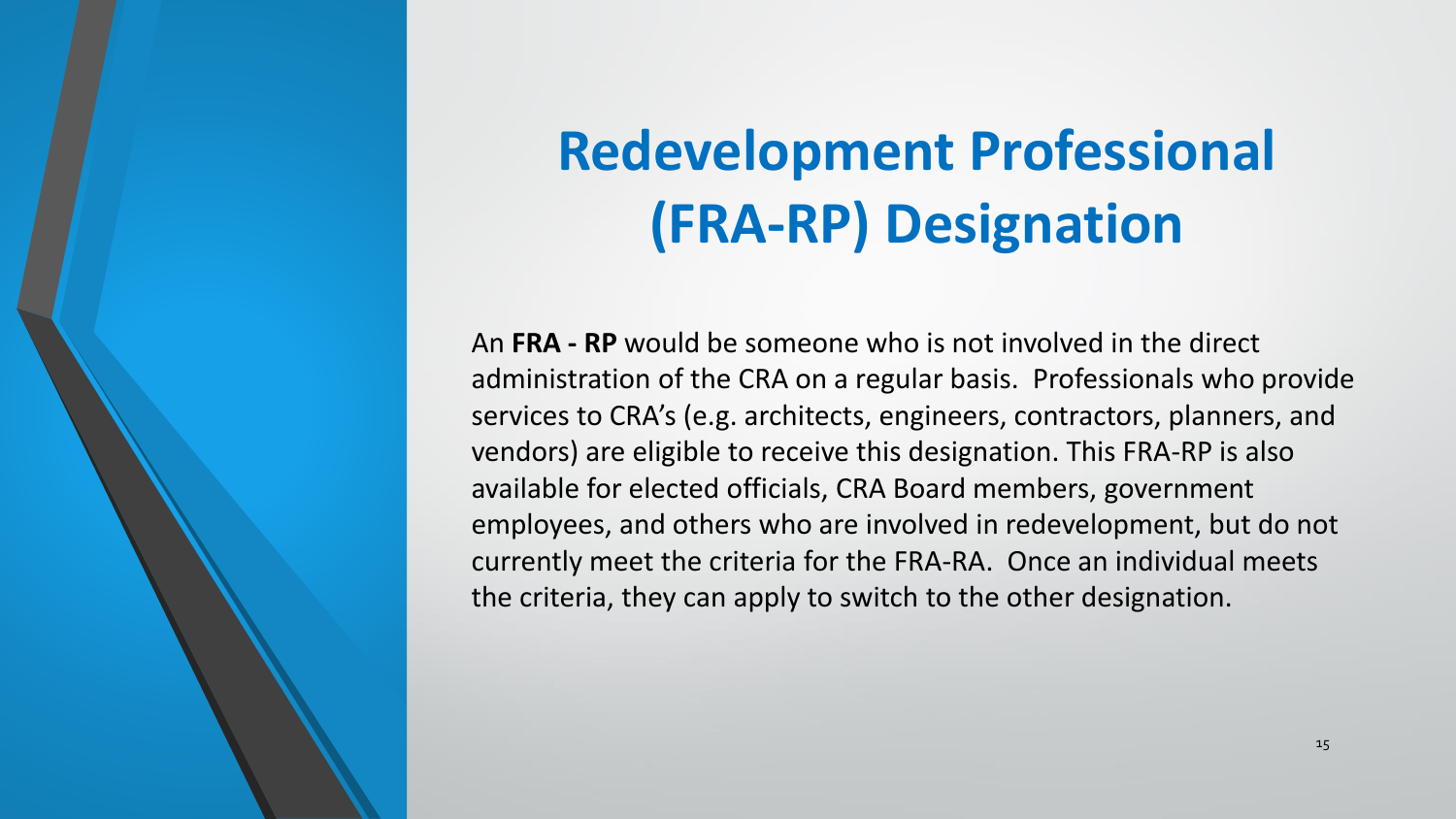### **Continuing Education**



As with most professional training certification programs, we have implemented a re-certification process. This will be done through webinars, on-line training, annual conference, courses and other related professional training. More information is located in the website under the Academy tab.

www.redevelopment.net/academy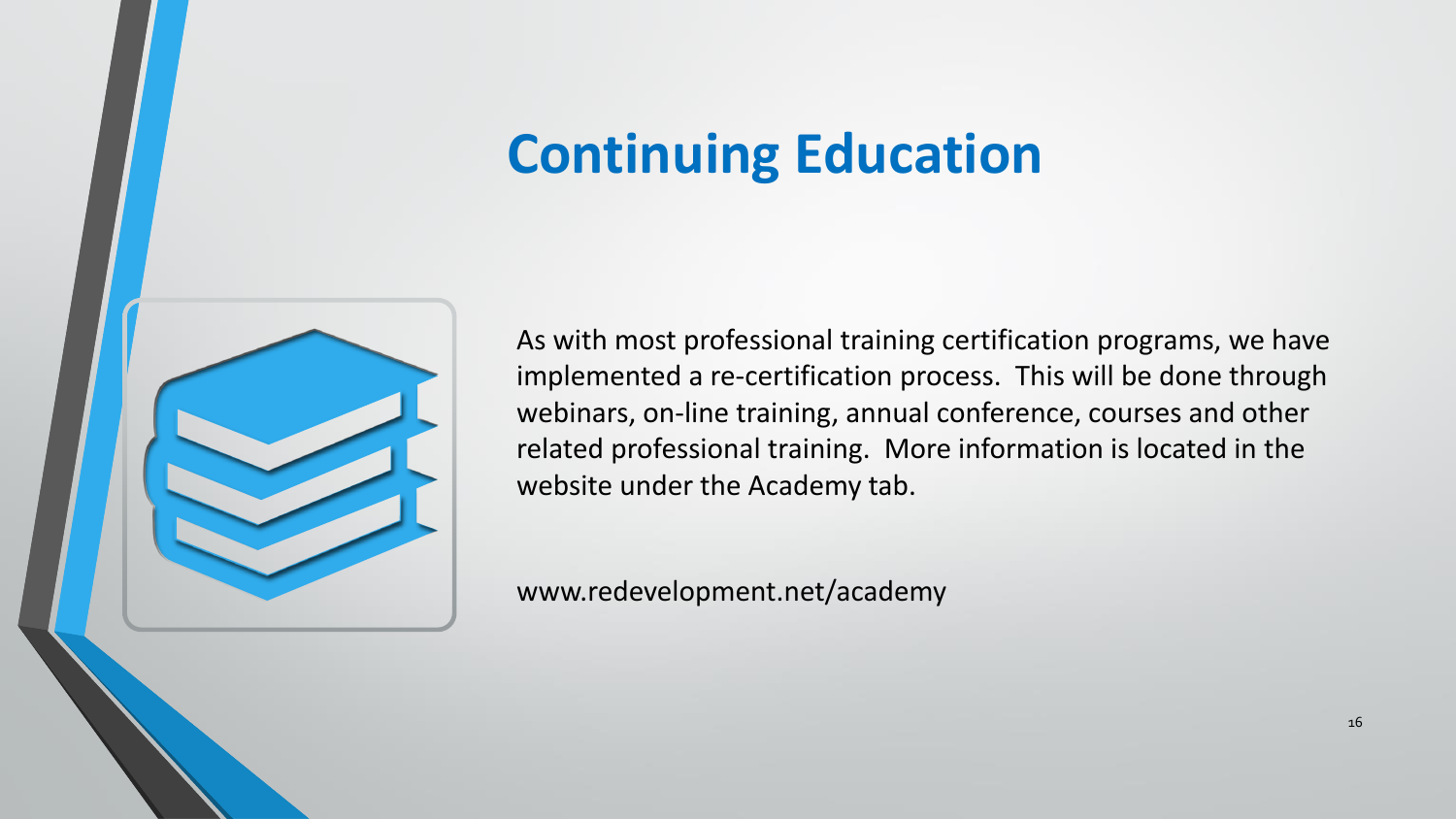**You Can Receive Credits for Training by Other Organizations**

- We work with state and national professional organizations
- ◆ We reciprocate on credit for our courses and other credits
- $\checkmark$  In addition to our own credits, the FRA annual conference offers a variety of credits for AICP, IEDC, and Florida Bar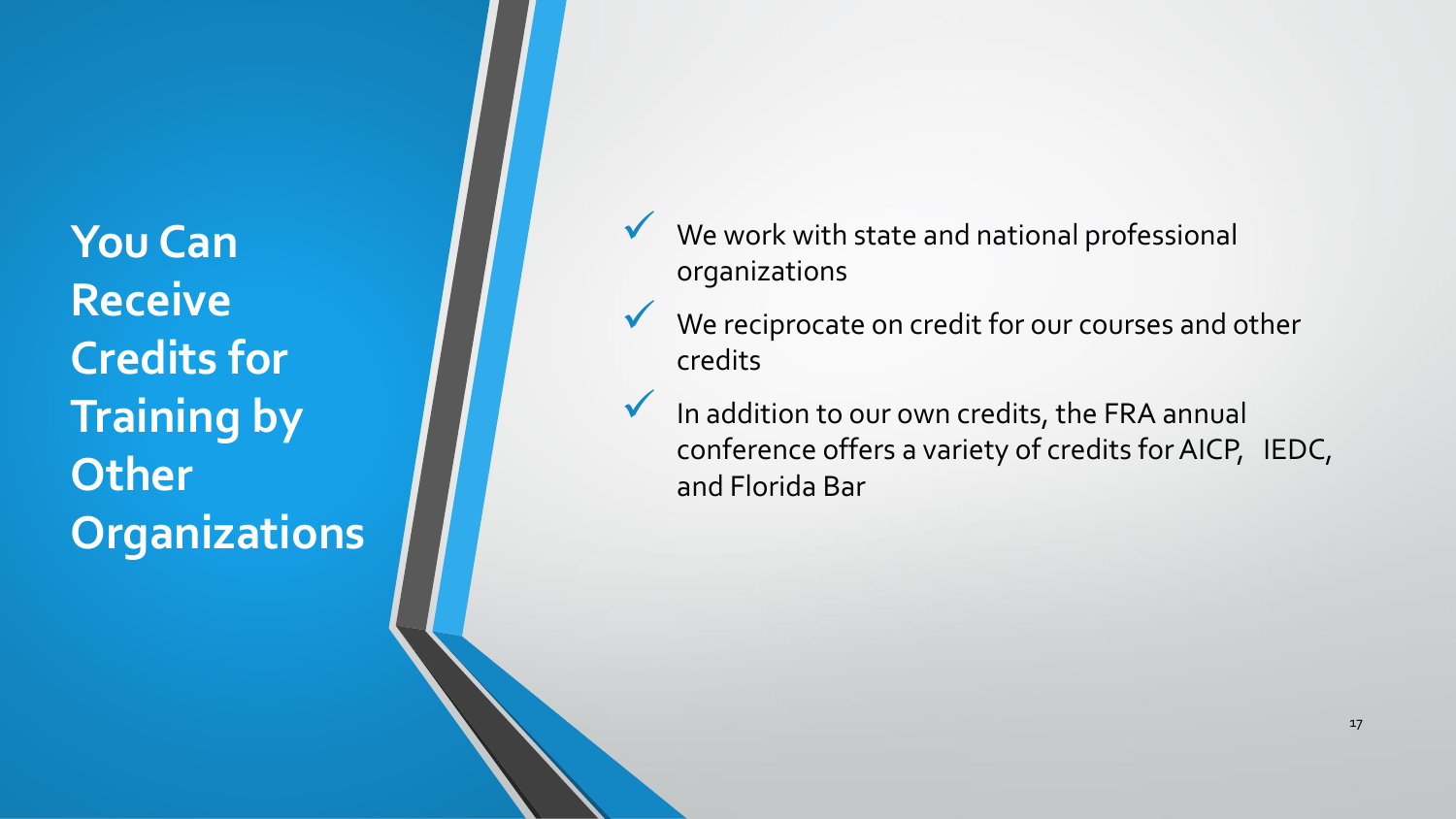### **Course Development**

 $\checkmark$  There are many disciplines related to redevelopment that can contribute to the success of CRA administrators and professionals, and consequently to the success of the CRA's for which they work.

 $\checkmark$  If you have suggestions, know someone who may be interested in developing a course, or would like to take a course, please contact jnewton@flcities.com.